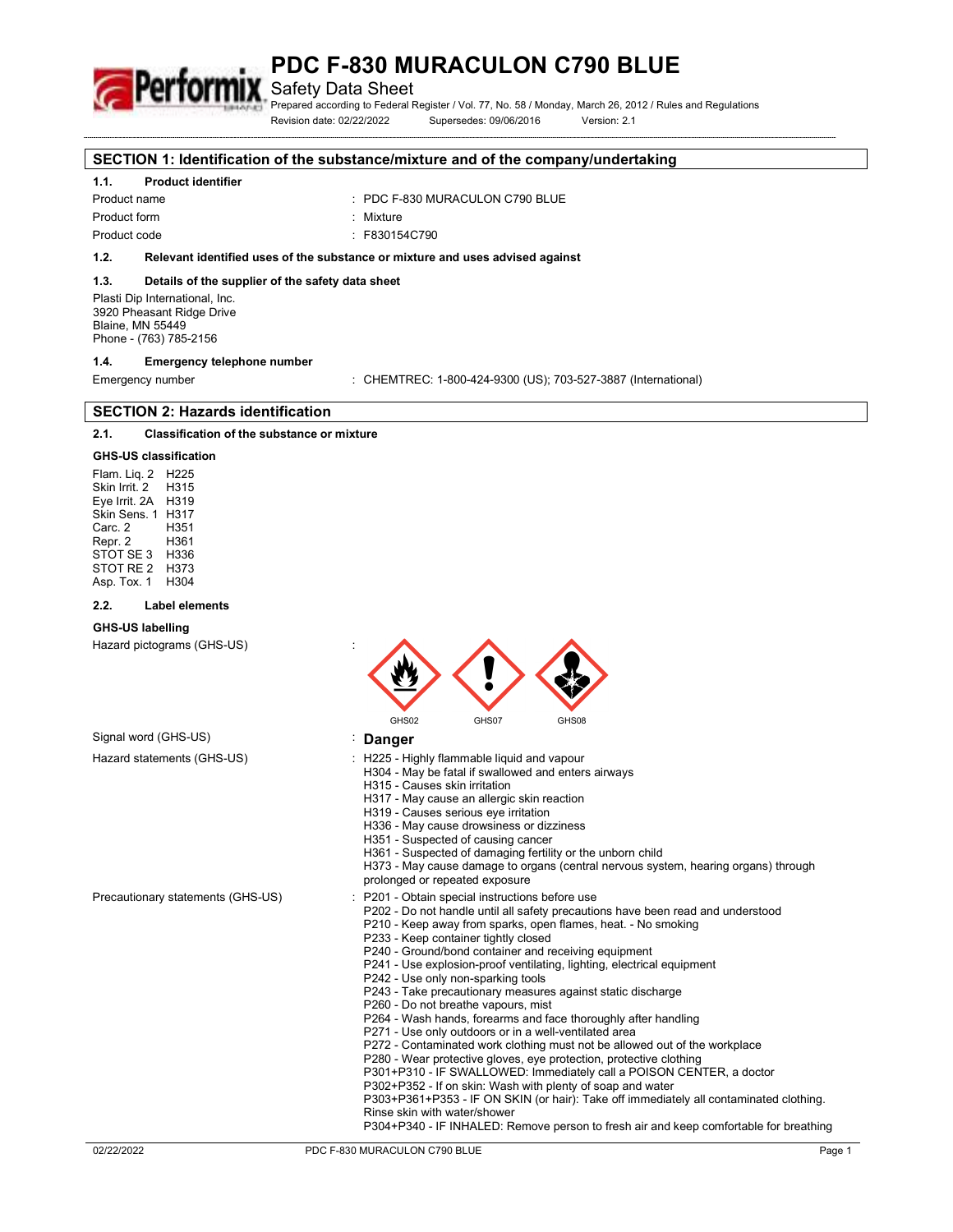Safety Data Sheet

Prepared according to Federal Register / Vol. 77, No. 58 / Monday, March 26, 2012 / Rules and Regulations

P305+P351+P338 - IF IN EYES: Rinse cautiously with water for several minutes. Remove contact lenses, if present and easy to do. Continue rinsing P308+P313 - If exposed or concerned: Get medical advice/attention P312 - Call a POISON CENTER, a doctor if you feel unwell P321 - Specific treatment (see first aid instructions on this label) P331 - Do NOT induce vomiting P333+P313 - If skin irritation or rash occurs: Get medical advice/attention P337+P313 - If eye irritation persists: Get medical advice/attention P362+P364 - Take off contaminated clothing and wash it before reuse P370+P378 - In case of fire: Use carbon dioxide (CO2), dry extinguishing powder, foam to extinguish P403+P233+P235 - Store in a well-ventilated place. Keep container tightly closed. Keep cool P405 - Store locked up

P501 - Dispose of contents/container to a licensed hazardous-waste disposal contractor or collection site except for empty clean containers which can be disposed of as non-hazardous waste

## **2.3. Other hazards**

No additional information available

**2.4. Unknown acute toxicity (GHS-US)** 

No data available

## **SECTION 3: Composition/information on ingredients**

**3.1. Substance** 

Not applicable

#### **3.2. Mixture**

| Name                         | <b>Product identifier</b> | %          |
|------------------------------|---------------------------|------------|
| Acetone                      | (CAS No) 67-64-1          | $15 - 40*$ |
| Toluene                      | (CAS No) 108-88-3         | $10 - 30*$ |
| Methyl ethyl ketone          | (CAS No) 78-93-3          | $7 - 13*$  |
| Xylenes (o-, m-, p- isomers) | (CAS No) 1330-20-7        | $5 - 10*$  |
| Titanium dioxide             | (CAS No) 13463-67-7       | $1 - 5^*$  |
| Ethylbenzene                 | (CAS No) 100-41-4         | $1 - 5^*$  |
| Methyl ethyl ketoxime        | (CAS No) 96-29-7          | $< 0.1*$   |
| Cumene                       | (CAS No) 98-82-8          | $< 0.1*$   |
| Sodium metabisulfite         | (CAS No) 7681-57-4        | $< 0.1*$   |
| Sodium lauryl sulfate        | (CAS No) 151-21-3         | $< 0.1*$   |

\*In accordance with paragraph (i) of the OSHA Hazard Communication Standard (29 CFR §1910.1200), the specific chemical identity or exact weight % has been withheld as a trade secret

## **SECTION 4: First aid measures**

| 4.1.              | Description of first aid measures                           |                                                                                                                                                                                                                                                                                                                                            |
|-------------------|-------------------------------------------------------------|--------------------------------------------------------------------------------------------------------------------------------------------------------------------------------------------------------------------------------------------------------------------------------------------------------------------------------------------|
|                   | First-aid measures general                                  | : If exposed or concerned, get medical attention/advice. Show this safety data sheet to the<br>doctor in attendance. Wash contaminated clothing before re-use. Never give anything to an<br>unconscious person.                                                                                                                            |
|                   | First-aid measures after inhalation                         | : IF INHALED: Remove to fresh air and keep at rest in a position comfortable for breathing. Get<br>medical attention. If breathing is difficult, supply oxygen. If breathing has stopped, give artificial<br>respiration.                                                                                                                  |
|                   | First-aid measures after skin contact                       | : IF ON SKIN (or clothing): Remove affected clothing and wash all exposed skin with water for at<br>least 15 minutes. If irritation develops or persists, get medical attention.                                                                                                                                                           |
|                   | First-aid measures after eye contact                        | IF IN EYES: Immediately flush with plenty of water for at least 15 minutes. Remove contact<br>lenses if present and easy to do so. If pain, blinking, or irritation develops or persists, get<br>medical attention. Continue rinsing.                                                                                                      |
|                   | First-aid measures after ingestion                          | IF SWALLOWED: rinse mouth thoroughly. Do not induce vomiting without advice from poison<br>control center or medical professional. Get medical attention immediately.                                                                                                                                                                      |
| 4.2.              | Most important symptoms and effects, both acute and delayed |                                                                                                                                                                                                                                                                                                                                            |
| Symptoms/injuries |                                                             | May be fatal if swallowed and enters airways. Causes skin irritation. May cause an allergic skin<br>reaction. Causes serious eye irritation. May cause drowsiness or dizziness. Suspected of<br>causing cancer. Suspected of damaging fertility or the unborn child. May cause damage to<br>organs through prolonged or repeated exposure. |
|                   | Symptoms/injuries after inhalation                          | May cause drowsiness or dizziness.                                                                                                                                                                                                                                                                                                         |
|                   | Symptoms/injuries after skin contact                        | : Causes skin irritation. May cause an allergic skin reaction.                                                                                                                                                                                                                                                                             |
|                   | Symptoms/injuries after eye contact                         | : Causes serious eye irritation.                                                                                                                                                                                                                                                                                                           |
|                   | Symptoms/injuries after ingestion                           | May be fatal if swallowed and enters airways.                                                                                                                                                                                                                                                                                              |
| Chronic symptoms  |                                                             | May cause an allergic skin reaction. Suspected of causing cancer. Suspected of damaging<br>fertility. Suspected of damaging the unborn child. May cause damage to organs through<br>prolonged or repeated exposure.                                                                                                                        |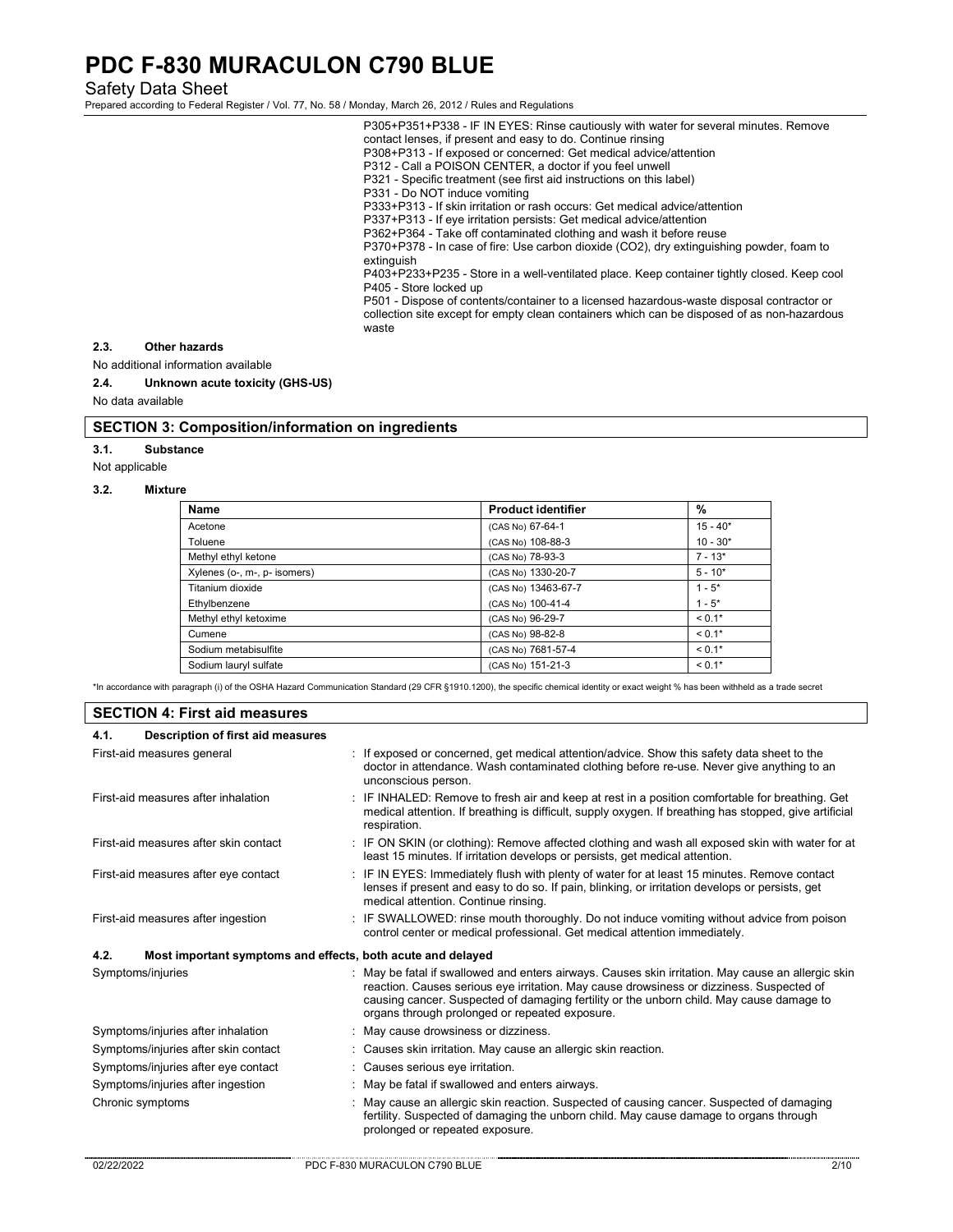Safety Data Sheet Prepared according to Federal Register / Vol. 77, No. 58 / Monday, March 26, 2012 / Rules and Regulations

### **4.3. Indication of any immediate medical attention and special treatment needed**

No additional information available.

| <b>SECTION 5: Firefighting measures</b>                            |                                                                                                                                                                                                                                                     |  |
|--------------------------------------------------------------------|-----------------------------------------------------------------------------------------------------------------------------------------------------------------------------------------------------------------------------------------------------|--|
| <b>Extinguishing media</b><br>5.1.<br>Suitable extinguishing media | : Foam. Carbon dioxide. Dry chemical.                                                                                                                                                                                                               |  |
| Special hazards arising from the substance or mixture<br>5.2.      |                                                                                                                                                                                                                                                     |  |
| Fire hazard                                                        | : Highly flammable liquid and vapour.                                                                                                                                                                                                               |  |
| <b>Explosion hazard</b>                                            | Heating may cause an explosion.                                                                                                                                                                                                                     |  |
| Reactivity                                                         | : No dangerous reactions known under normal conditions of use.                                                                                                                                                                                      |  |
| 5.3.<br><b>Advice for firefighters</b>                             |                                                                                                                                                                                                                                                     |  |
| Precautionary measures fire                                        | : Keep away from heat, hot surfaces, sparks, open flames and other ignition sources. No<br>smoking.                                                                                                                                                 |  |
| Firefighting instructions                                          | : Use water spray or fog for cooling exposed containers. Exercise caution when fighting any<br>chemical fire. Do not dispose of fire-fighting water in the environment. Prevent human exposure<br>to fire, fumes, smoke and products of combustion. |  |
| Protection during firefighting                                     | : Do not enter fire area without proper protective equipment, including respiratory protection.                                                                                                                                                     |  |
| Other information                                                  | : This material is flammable and may be ignited by heat, sparks, or static electricity.                                                                                                                                                             |  |

# **SECTION 6: Accidental release measures**

| 6.1.             | Personal precautions, protective equipment and emergency procedures |                                                                                                                                                                                                                                                                                                                                    |  |
|------------------|---------------------------------------------------------------------|------------------------------------------------------------------------------------------------------------------------------------------------------------------------------------------------------------------------------------------------------------------------------------------------------------------------------------|--|
| General measures |                                                                     | : Evacuate area. Ventilate area. Keep upwind. Spill should be handled by trained clean-up crews<br>properly equipped with respiratory equipment and full chemical protective gear (see Section 8).                                                                                                                                 |  |
| 6.1.1.           | For non-emergency personnel                                         |                                                                                                                                                                                                                                                                                                                                    |  |
|                  | Protective equipment                                                | : Wear Protective equipment as described in Section 8.                                                                                                                                                                                                                                                                             |  |
|                  | <b>Emergency procedures</b>                                         | : Evacuate unnecessary personnel.                                                                                                                                                                                                                                                                                                  |  |
| 6.1.2.           | For emergency responders                                            |                                                                                                                                                                                                                                                                                                                                    |  |
|                  | Protective equipment                                                | : Wear suitable protective clothing, gloves and eye or face protection. Approved supplied-air<br>respirator, in case of emergency.                                                                                                                                                                                                 |  |
| 6.2.             | <b>Environmental precautions</b>                                    |                                                                                                                                                                                                                                                                                                                                    |  |
|                  |                                                                     | Prevent entry to sewers and public waters. Notify authorities if liquid enters sewers or public waters. Avoid release to the environment.                                                                                                                                                                                          |  |
| 6.3.             | Methods and material for containment and cleaning up                |                                                                                                                                                                                                                                                                                                                                    |  |
| For containment  |                                                                     | : Contain any spills with dikes or absorbents to prevent migration and entry into sewers or<br>streams. Prevent entry to sewers and public waters.                                                                                                                                                                                 |  |
|                  | Methods for cleaning up                                             | : Soak up spills with inert solids, such as clay or diatomaceous earth as soon as possible. Sweep<br>or shovel spills into appropriate container for disposal. This material and its container must be<br>disposed of in a safe way, and as per local legislation.                                                                 |  |
| 6.4.             | Reference to other sections                                         |                                                                                                                                                                                                                                                                                                                                    |  |
|                  | See Sections 8 and 13.                                              |                                                                                                                                                                                                                                                                                                                                    |  |
|                  | <b>SECTION 7: Handling and storage</b>                              |                                                                                                                                                                                                                                                                                                                                    |  |
| 7.1.             | Precautions for safe handling                                       |                                                                                                                                                                                                                                                                                                                                    |  |
|                  | Precautions for safe handling                                       | Do not handle until all safety precautions have been read and understood. Handle in<br>accordance with good industrial hygiene and safety procedures. Wash hands and other<br>exposed areas with mild soap and water before eating, drinking or smoking and when leaving<br>work. Keep away from sources of ignition - No smoking. |  |
| 7.2.             | Conditions for safe storage, including any incompatibilities        |                                                                                                                                                                                                                                                                                                                                    |  |
|                  | Storage conditions                                                  | : Keep the container tightly closed. Store in a dry, cool and well-ventilated place. Keep away<br>from ignition sources.                                                                                                                                                                                                           |  |

# **SECTION 8: Exposure controls/personal protection**

## **8.1. Control parameters**

| Acetone (67-64-1)                   |      |
|-------------------------------------|------|
| ACGIH TWA (ppm)                     | 500  |
| ACGIH STEL (ppm)                    | 750  |
| OSHA PEL (TWA) (mg/m <sup>3</sup> ) | 2400 |
| OSHA PEL (TWA) (ppm)                | 1000 |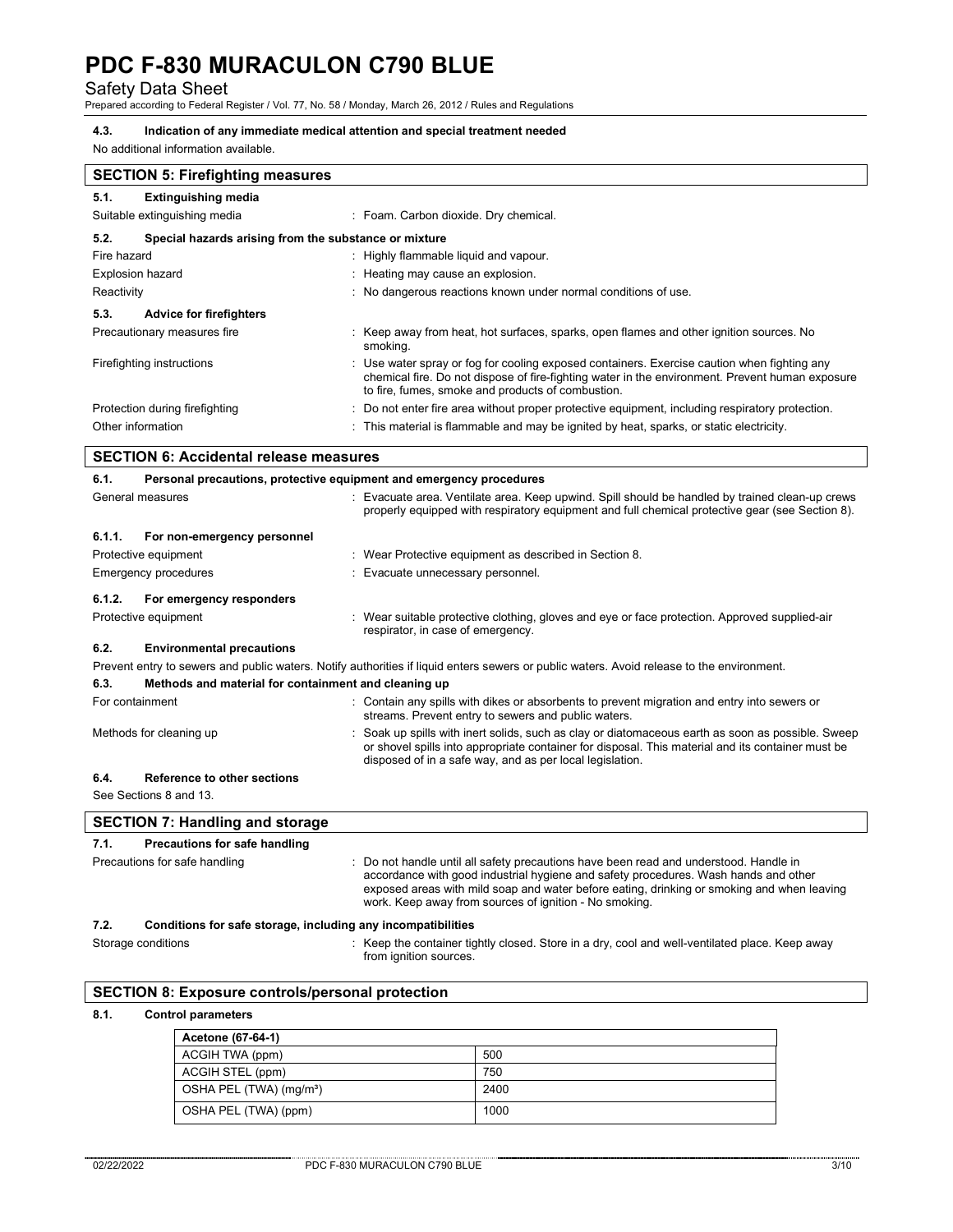Safety Data Sheet Prepared according to Federal Register / Vol. 77, No. 58 / Monday, March 26, 2012 / Rules and Regulations

| Acetone (67-64-1)                        |                                                                                                                             |  |  |
|------------------------------------------|-----------------------------------------------------------------------------------------------------------------------------|--|--|
| OSHA PEL (STEL) (mg/m <sup>3</sup> )     | 2400 (The acetone STEL does not apply to the<br>cellulose acetate fiber industry. It is in effect for all<br>other sectors) |  |  |
| OSHA PEL (STEL) (ppm)                    | 1000                                                                                                                        |  |  |
| Toluene (108-88-3)                       |                                                                                                                             |  |  |
| ACGIH TWA (ppm)                          | 20                                                                                                                          |  |  |
| Remark (ACGIH)                           | Visual impair; female repro;                                                                                                |  |  |
| Methyl ethyl ketone (78-93-3)            |                                                                                                                             |  |  |
| ACGIH TWA (ppm)                          | 200                                                                                                                         |  |  |
| ACGIH STEL (ppm)                         | 300                                                                                                                         |  |  |
| OSHA PEL (TWA) (mg/m <sup>3</sup> )      | 590                                                                                                                         |  |  |
| OSHA PEL (TWA) (ppm)                     | 200                                                                                                                         |  |  |
| OSHA PEL (STEL) (mg/m <sup>3</sup> )     | 885                                                                                                                         |  |  |
| OSHA PEL (STEL) (ppm)                    | 300                                                                                                                         |  |  |
| Xylenes (o-, m-, p- isomers) (1330-20-7) |                                                                                                                             |  |  |
| ACGIH TWA (ppm)                          | 100                                                                                                                         |  |  |
| <b>ACGIH STEL (ppm)</b>                  | 150                                                                                                                         |  |  |
| OSHA PEL (TWA) (mg/m <sup>3</sup> )      | 435                                                                                                                         |  |  |
| OSHA PEL (TWA) (ppm)                     | 100                                                                                                                         |  |  |
| OSHA PEL (STEL) (mg/m <sup>3</sup> )     | 655                                                                                                                         |  |  |
| OSHA PEL (STEL) (ppm)                    | 150                                                                                                                         |  |  |
| Sodium metabisulfite (7681-57-4)         |                                                                                                                             |  |  |
| ACGIH TWA (mg/m <sup>3</sup> )           | 5                                                                                                                           |  |  |
| OSHA PEL (TWA) (mg/m <sup>3</sup> )      | 5                                                                                                                           |  |  |
| Sodium lauryl sulfate (151-21-3)         |                                                                                                                             |  |  |
| Remark (ACGIH)                           | OELs not established                                                                                                        |  |  |
| Remark (OSHA)                            | OELs not established                                                                                                        |  |  |
| Ethylbenzene (100-41-4)                  |                                                                                                                             |  |  |
| ACGIH TWA (ppm)                          | 20                                                                                                                          |  |  |
| Remark (ACGIH)                           | upper respiratory tract irritation; kidney damage<br>(nephropathy); cochlear impairment                                     |  |  |
| OSHA PEL (TWA) (mg/m <sup>3</sup> )      | 435                                                                                                                         |  |  |
| OSHA PEL (TWA) (ppm)                     | 100                                                                                                                         |  |  |
| OSHA PEL (STEL) (mg/m <sup>3</sup> )     | 545                                                                                                                         |  |  |
| OSHA PEL (STEL) (ppm)                    | 125                                                                                                                         |  |  |
| Cumene (98-82-8)                         |                                                                                                                             |  |  |
| ACGIH TWA (ppm)                          | 50                                                                                                                          |  |  |
| OSHA PEL (TWA) (mg/m <sup>3</sup> )      | 245                                                                                                                         |  |  |
| OSHA PEL (TWA) (ppm)                     | 50                                                                                                                          |  |  |
| Titanium dioxide (13463-67-7)            |                                                                                                                             |  |  |
| ACGIH TWA (mg/m <sup>3</sup> )           | 10                                                                                                                          |  |  |
| OSHA PEL (TWA) (mg/m <sup>3</sup> )      | 15 total dust                                                                                                               |  |  |
| Methyl ethyl ketoxime (96-29-7)          |                                                                                                                             |  |  |
| Remark (ACGIH)                           | OELs not established                                                                                                        |  |  |
| Remark (OSHA)                            | OELs not established                                                                                                        |  |  |

### **8.2. Exposure controls**

Appropriate engineering controls : Provide adequate general and local exhaust ventilation. Use process enclosures, local exhaust ventilation, or other engineering controls to control airborne levels below recommended exposure limits. Use explosion-proof equipment with flammable materials. Ensure adequate ventilation, especially in confined areas.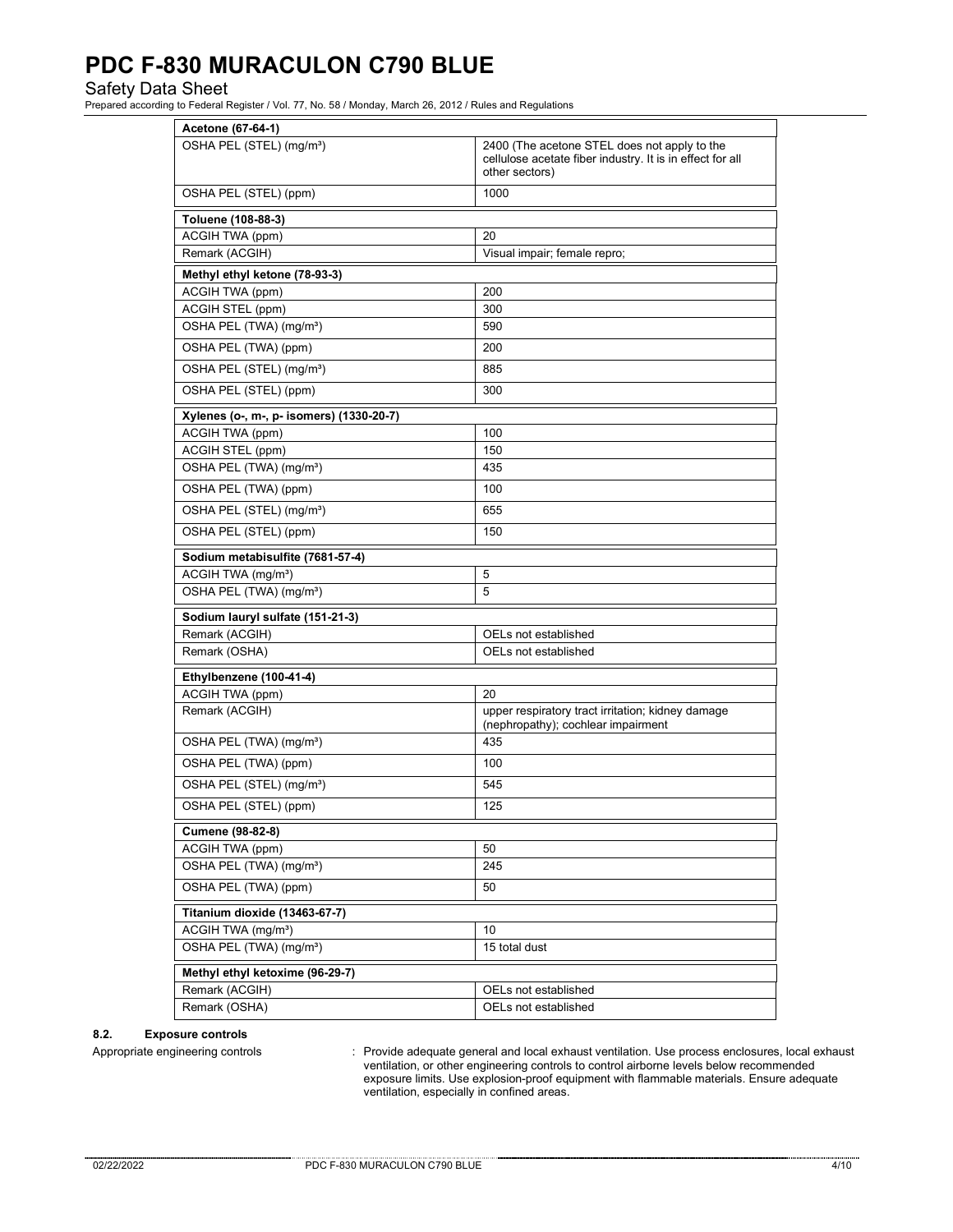Safety Data Sheet Prepared according to Federal Register / Vol. 77, No. 58 / Monday, March 26, 2012 / Rules and Regulations

| Personal protective equipment | : Gloves. Protective goggles. Protective clothing. Insufficient ventilation: wear respiratory<br>protection.                                                                                                                                                                                                                                                                                                                                                                                            |
|-------------------------------|---------------------------------------------------------------------------------------------------------------------------------------------------------------------------------------------------------------------------------------------------------------------------------------------------------------------------------------------------------------------------------------------------------------------------------------------------------------------------------------------------------|
|                               |                                                                                                                                                                                                                                                                                                                                                                                                                                                                                                         |
| Hand protection               | : Use gloves chemically resistant to this material when prolonged or repeated contact could<br>occur. Gloves should be classified under Standard EN 374 or ASTM F1296. Suggested glove<br>materials are: Neoprene, Nitrile/butadiene rubber, Polyethylene, Ethyl vinyl alcohol laminate,<br>PVC or vinyl. Suitable gloves for this specific application can be recommended by the glove<br>supplier.                                                                                                    |
| Eye protection                | : Wear eye protection, including chemical splash goggles and a face shield when possibility<br>exists for eye contact due to spraying liquid or airborne particles.                                                                                                                                                                                                                                                                                                                                     |
| Skin and body protection      | : Wear long sleeves, and chemically impervious PPE/coveralls to minimize bodily exposure.                                                                                                                                                                                                                                                                                                                                                                                                               |
| Respiratory protection        | : Wear a NIOSH-approved (or equivalent) full-facepiece airline respirator in the positive pressure<br>mode with emergency escape provisions. In case of inadequate ventilation or risk of inhalation<br>of vapors, use suitable respiratory equipment with gas filter (type A2). Use a positive-pressure<br>air-supplied respirator if there is any potential for an uncontrolled release, exposure levels are<br>not known, or any other circumstances where air-purifying respirators may not provide |

adequate protection.

|  |  | <b>SECTION 9: Physical and chemical properties</b> |  |
|--|--|----------------------------------------------------|--|
|--|--|----------------------------------------------------|--|

| 9.1.<br>Information on basic physical and chemical properties |   |                                        |
|---------------------------------------------------------------|---|----------------------------------------|
| Physical state                                                |   | Liquid                                 |
| Color                                                         |   | Blue.                                  |
| Odor                                                          |   | Characteristic, Solvent.               |
| Odor Threshold                                                |   | No data available                      |
| рH                                                            |   | No data available                      |
| Relative evaporation rate (butylacetate=1)                    |   | >1                                     |
| Melting point                                                 | ۰ | No data available                      |
| Freezing point                                                |   | No data available                      |
| Boiling point                                                 |   | No data available                      |
| Flash point                                                   |   | : -20 °C (-4 °F) TCC                   |
| Auto-ignition temperature                                     | ٠ | No data available                      |
| Decomposition temperature                                     |   | No data available                      |
| Flammability (solid, gas)                                     |   | No data available                      |
| Vapour pressure                                               |   | 185 mm Hg @ 20 °C                      |
| Relative vapour density at 20 °C                              |   | Heavier than air (Air = 1)             |
| Relative density                                              |   | $: 0.89 - 0.91$ (H <sub>2</sub> O = 1) |
| Solubility                                                    |   | slightly soluble in water.             |
| Log Pow                                                       |   | : No data available                    |
| Log Kow                                                       |   | No data available                      |
| Viscosity, kinematic                                          |   | No data available                      |
| Viscosity, dynamic                                            |   | No data available                      |
| <b>Explosive properties</b>                                   |   | No data available                      |
| Oxidising properties                                          |   | : No data available                    |
| <b>Explosive limits</b>                                       |   | 1 - 12.8 vol %                         |
| 9.2.<br><b>Other information</b>                              |   |                                        |
| VOC content                                                   |   | : 44 - 45%; 72-76 % Volatile           |

# **SECTION 10: Stability and reactivity**

## **10.1. Reactivity**

No dangerous reactions known under normal conditions of use.

## **10.2. Chemical stability**

Stable under recommended handling and storage conditions (see section 7).

# **10.3. Possibility of hazardous reactions**

None known.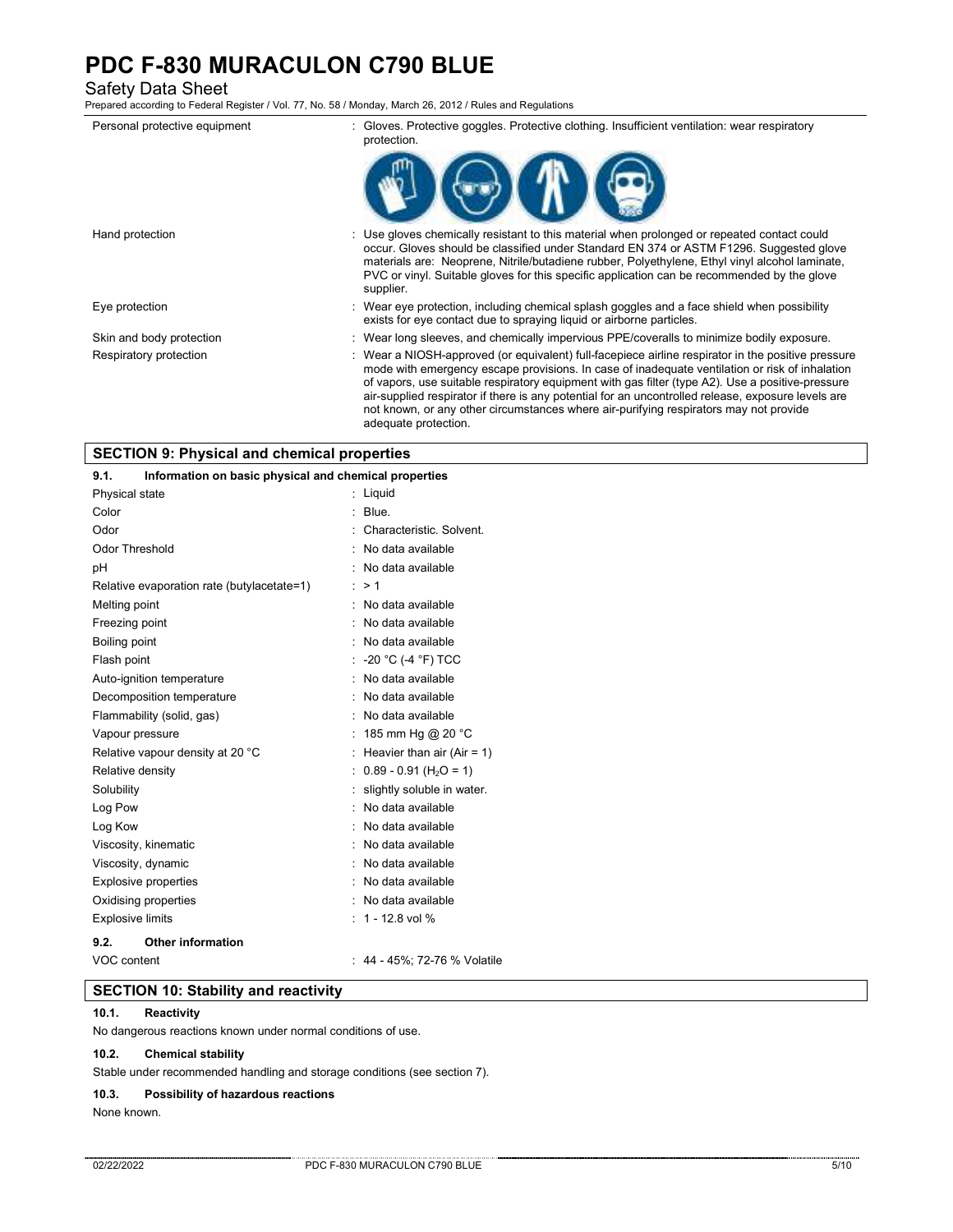Safety Data Sheet Prepared according to Federal Register / Vol. 77, No. 58 / Monday, March 26, 2012 / Rules and Regulations

### **10.4. Conditions to avoid**

Ignition sources. Heat. Sparks. Open flame. Static electricity.

### **10.5. Incompatible materials**

Strong acids. Strong bases. Strong oxidizing agents. selected amines with alkali metals and halogens.

#### **10.6. Hazardous decomposition products**

Carbon oxides (CO, CO<sub>2</sub>).

| <b>SECTION 11: Toxicological information</b>          |                                                                      |  |  |  |
|-------------------------------------------------------|----------------------------------------------------------------------|--|--|--|
| Information on toxicological effects<br>11.1.         |                                                                      |  |  |  |
| Acute toxicity                                        | Not classified                                                       |  |  |  |
| Skin corrosion/irritation                             | Causes skin irritation.                                              |  |  |  |
| Serious eye damage/irritation                         | Causes serious eye irritation.                                       |  |  |  |
| Respiratory or skin sensitisation                     | May cause an allergic skin reaction.                                 |  |  |  |
| Germ cell mutagenicity                                | Not classified.                                                      |  |  |  |
| Carcinogenicity                                       | Suspected of causing cancer.                                         |  |  |  |
| Benzene (71-43-2)                                     |                                                                      |  |  |  |
| <b>IARC</b> group                                     | 1 - Carcinogenic to humans                                           |  |  |  |
| National Toxicology Program (NTP) Status              | 2 - Known Human Carcinogens                                          |  |  |  |
| Ethylbenzene (100-41-4)                               |                                                                      |  |  |  |
| IARC group                                            | 2B - Possibly carcinogenic to humans                                 |  |  |  |
| Cumene (98-82-8)                                      |                                                                      |  |  |  |
| IARC group                                            | 2B - Possibly carcinogenic to humans                                 |  |  |  |
| Vinyl acetate (108-05-4)                              |                                                                      |  |  |  |
| IARC group                                            | 2B - Possibly carcinogenic to humans                                 |  |  |  |
| Vinyl chloride (75-01-4)                              |                                                                      |  |  |  |
| IARC group                                            | 1 - Carcinogenic to humans                                           |  |  |  |
| National Toxicology Program (NTP) Status              | 2 - Known Human Carcinogens                                          |  |  |  |
| Titanium dioxide (13463-67-7)                         |                                                                      |  |  |  |
| IARC group                                            | 2B - Possibly carcinogenic to humans                                 |  |  |  |
| Carbon black (1333-86-4)                              |                                                                      |  |  |  |
| IARC group                                            | 2B - Possibly carcinogenic to humans                                 |  |  |  |
| Reproductive toxicity                                 | Suspected of damaging fertility or the unborn child.                 |  |  |  |
| Specific target organ toxicity (single exposure)      | May cause drowsiness or dizziness.                                   |  |  |  |
| Specific target organ toxicity (repeated<br>exposure) | : May cause damage to organs through prolonged or repeated exposure. |  |  |  |
| Aspiration hazard                                     | May be fatal if swallowed and enters airways.                        |  |  |  |
| Symptoms/injuries after inhalation                    | May cause drowsiness or dizziness.                                   |  |  |  |
| Symptoms/injuries after skin contact                  | Causes skin irritation. May cause an allergic skin reaction.         |  |  |  |
| Symptoms/injuries after eye contact                   | Causes serious eye irritation.                                       |  |  |  |
| Symptoms/injuries after ingestion                     | May be fatal if swallowed and enters airways.                        |  |  |  |

Chronic symptoms : May cause an allergic skin reaction. Suspected of causing cancer. Suspected of damaging fertility. Suspected of damaging the unborn child. May cause damage to organs through prolonged or repeated exposure.

|                               | <b>SECTION 12: Ecological information</b> |                             |  |
|-------------------------------|-------------------------------------------|-----------------------------|--|
| 12.1.                         | <b>Toxicity</b>                           |                             |  |
| Ecology - general             |                                           | : No information available. |  |
| 12.2.                         | Persistence and degradability             |                             |  |
|                               | PDC F-830 MURACULON C790 BLUE             |                             |  |
| Persistence and degradability |                                           | No information available.   |  |
| 12.3.                         | <b>Bioaccumulative potential</b>          |                             |  |
| PDC F-830 MURACULON C790 BLUE |                                           |                             |  |
| Bioaccumulative potential     |                                           | No information available.   |  |
|                               |                                           |                             |  |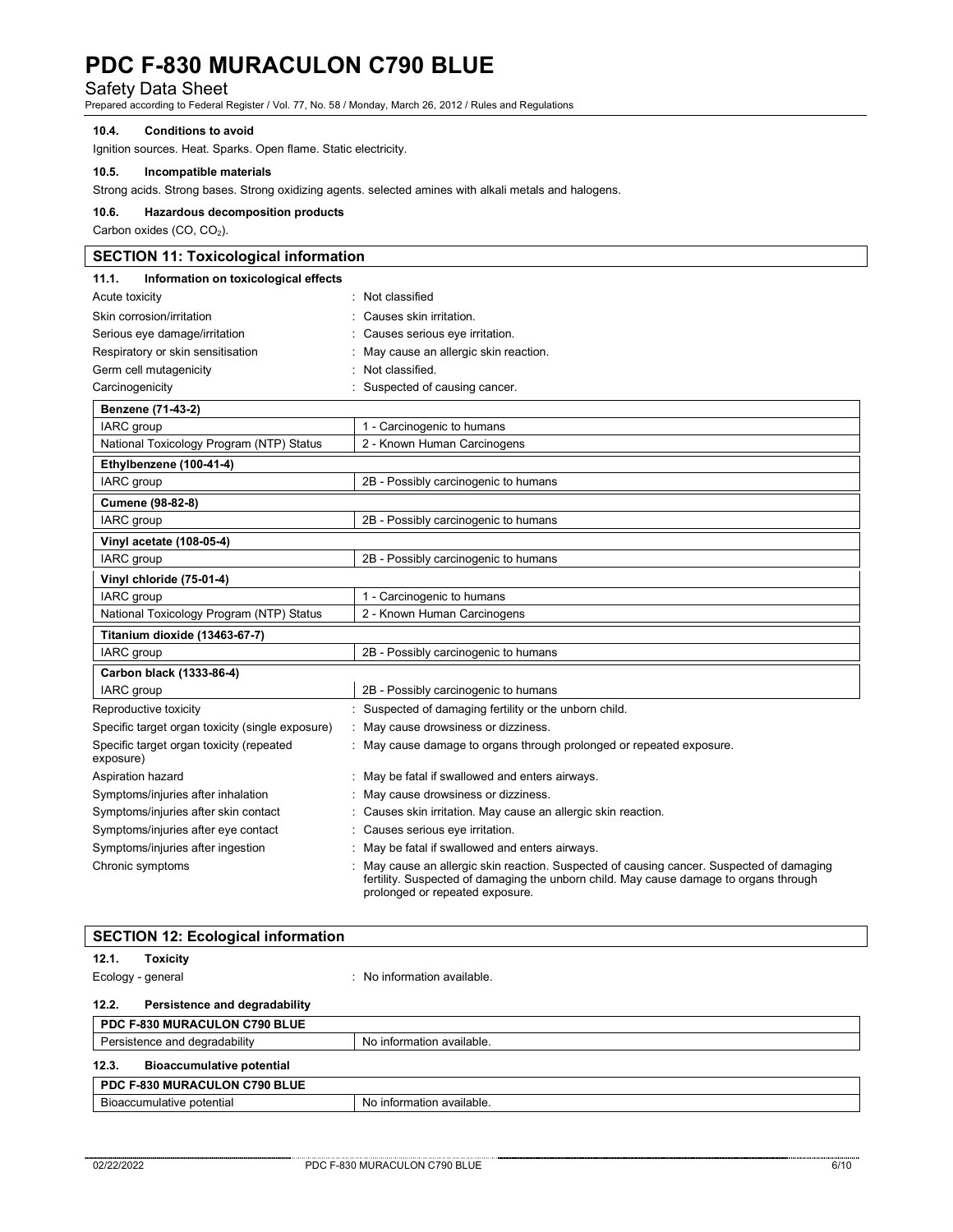Safety Data Sheet Prepared according to Federal Register / Vol. 77, No. 58 / Monday, March 26, 2012 / Rules and Regulations

| 12.4.<br><b>Mobility in soil</b>                                          |                                                                                                                                                                                                                                                                                                                                                                                                                     |
|---------------------------------------------------------------------------|---------------------------------------------------------------------------------------------------------------------------------------------------------------------------------------------------------------------------------------------------------------------------------------------------------------------------------------------------------------------------------------------------------------------|
| PDC F-830 MURACULON C790 BLUE                                             |                                                                                                                                                                                                                                                                                                                                                                                                                     |
| Ecology - soil                                                            | No information available.                                                                                                                                                                                                                                                                                                                                                                                           |
| 12.5.<br>Other adverse effects                                            |                                                                                                                                                                                                                                                                                                                                                                                                                     |
| Other adverse effects                                                     | : No data available.                                                                                                                                                                                                                                                                                                                                                                                                |
|                                                                           |                                                                                                                                                                                                                                                                                                                                                                                                                     |
| <b>SECTION 13: Disposal considerations</b>                                |                                                                                                                                                                                                                                                                                                                                                                                                                     |
| 13.1.<br><b>Waste treatment methods</b>                                   |                                                                                                                                                                                                                                                                                                                                                                                                                     |
| Waste treatment methods                                                   | : Obtain the consent of pollution control authorities before discharging to wastewater treatment<br>plants.                                                                                                                                                                                                                                                                                                         |
| Waste disposal recommendations                                            | : Dispose in a safe manner in accordance with local/national regulations. Do not allow the<br>product to be released into the environment.                                                                                                                                                                                                                                                                          |
| <b>SECTION 14: Transport information</b>                                  |                                                                                                                                                                                                                                                                                                                                                                                                                     |
| In accordance with DOT                                                    |                                                                                                                                                                                                                                                                                                                                                                                                                     |
| Transport document description                                            | : UN1139 Coating solution (Contains: Acetone, Methyl Ethyl Ketone, Toluene), 3, II                                                                                                                                                                                                                                                                                                                                  |
| UN-No.(DOT)                                                               | : 1139                                                                                                                                                                                                                                                                                                                                                                                                              |
| DOT NA no.                                                                | : UN1139                                                                                                                                                                                                                                                                                                                                                                                                            |
| Proper Shipping Name (DOT)                                                | : Coating solution                                                                                                                                                                                                                                                                                                                                                                                                  |
|                                                                           | Contains: Acetone, Methyl Ethyl Ketone, Toluene                                                                                                                                                                                                                                                                                                                                                                     |
| Department of Transportation (DOT) Hazard<br>Classes                      | : 3 - Class 3 - Flammable and combustible liquid 49 CFR 173.120                                                                                                                                                                                                                                                                                                                                                     |
| Hazard labels (DOT)                                                       | : 3 - Flammable liquid                                                                                                                                                                                                                                                                                                                                                                                              |
|                                                                           |                                                                                                                                                                                                                                                                                                                                                                                                                     |
| Packing group (DOT)                                                       | : II - Medium Danger                                                                                                                                                                                                                                                                                                                                                                                                |
| DOT Quantity Limitations Passenger aircraft/rail : 5 L<br>(49 CFR 173.27) |                                                                                                                                                                                                                                                                                                                                                                                                                     |
| DOT Quantity Limitations Cargo aircraft only (49 : 60 L<br>CFR 175.75)    |                                                                                                                                                                                                                                                                                                                                                                                                                     |
| DOT Vessel Stowage Location                                               | : B - (i) The material may be stowed "on deck" or "under deck" on a cargo vessel and on a<br>passenger vessel carrying a number of passengers limited to not more than the larger of 25<br>passengers, or one passenger per each 3 m of overall vessel length; and (ii) "On deck only" on<br>passenger vessels in which the number of passengers specified in paragraph $(k)(2)(i)$ of this<br>section is exceeded. |
| <b>Additional information</b>                                             |                                                                                                                                                                                                                                                                                                                                                                                                                     |
| Other information                                                         | : No supplementary information available.                                                                                                                                                                                                                                                                                                                                                                           |
| <b>Transport by sea</b>                                                   |                                                                                                                                                                                                                                                                                                                                                                                                                     |
| No supplementary information available.                                   |                                                                                                                                                                                                                                                                                                                                                                                                                     |

## **Air transport**

No supplementary information available.

# **SECTION 15: Regulatory information**

## **15.1. US Federal regulations**

# **PDC F-830 MURACULON C790 BLUE**

All chemical substances in this product are listed in the EPA (Environment Protection Agency) TSCA (Toxic Substances Control Act) Inventory or are exempt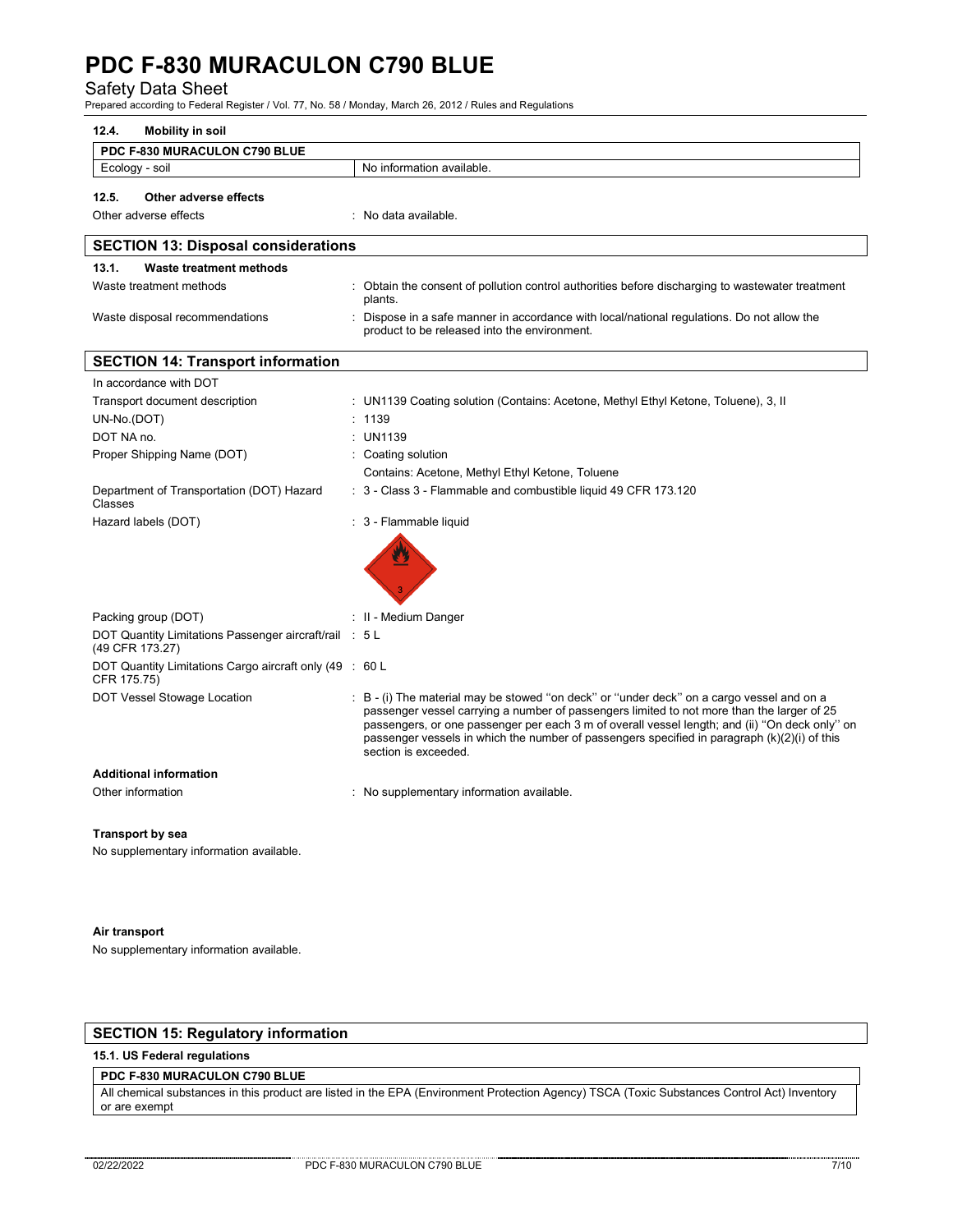Safety Data Sheet Prepared according to Federal Register / Vol. 77, No. 58 / Monday, March 26, 2012 / Rules and Regulations

| PDC F-830 MURACULON C790 BLUE            |                                                                                   |                           |  |
|------------------------------------------|-----------------------------------------------------------------------------------|---------------------------|--|
| SARA Section 311/312 Hazard Classes      | Delayed (chronic) health hazard<br>Immediate (acute) health hazard<br>Fire hazard |                           |  |
| Acetone (67-64-1)                        |                                                                                   |                           |  |
| <b>CERCLA RQ</b>                         | 5000                                                                              | $\mathsf{lb}$             |  |
| Section 313                              | Not Listed on US SARA Section 313                                                 |                           |  |
| Toluene (108-88-3)                       |                                                                                   |                           |  |
| <b>CERCLA RQ</b>                         | 1000                                                                              | Ib                        |  |
| Section 313                              | Listed on US SARA Section 313                                                     |                           |  |
| Ethylbenzene (100-41-4)                  |                                                                                   |                           |  |
| <b>CERCLA RQ</b>                         | 1000                                                                              | $\mathsf{I}^{\mathsf{b}}$ |  |
| Section 313                              | Listed on US SARA Section 313                                                     |                           |  |
| Methyl ethyl ketone (78-93-3)            |                                                                                   |                           |  |
| <b>CERCLA RQ</b>                         | 5000                                                                              | $\mathsf{I}^{\mathsf{b}}$ |  |
| Section 313                              | Not Listed on US SARA Section 313                                                 |                           |  |
| Xylenes (o-, m-, p- isomers) (1330-20-7) |                                                                                   |                           |  |
| <b>CERCLA RQ</b>                         | 100                                                                               | $\mathsf{I}^{\mathsf{b}}$ |  |
| Section 313                              | Listed on US SARA Section 313                                                     |                           |  |

# **15.2. International regulations**

No additional information available.

## **15.3. US State regulations**

**WARNING:** This product can expose you to Benzene, which is known to the State of California to cause cancer and birth defects or other reproductive harm. For more information go to www.P65Warnings.ca.gov.

| Component                       | Carcinogenicity | Developmental<br>toxicity | Reproductive<br>toxicity male | Reproductive<br>toxicity<br>female | No significant<br>risk level (NSRL)               | <b>Maximum</b><br>allowable<br>dose level<br>(MADL)      |
|---------------------------------|-----------------|---------------------------|-------------------------------|------------------------------------|---------------------------------------------------|----------------------------------------------------------|
| Benzene(71-43-2)                | X               | X                         | X                             |                                    | $6.4$ µg/day (oral);<br>13 µg/day<br>(inhalation) | 24 µg/day<br>(oral); 49<br>µg/day<br>(inhalation)        |
| Methyl alcohol(67-56-<br>1)     |                 | X                         |                               |                                    |                                                   | 47000 µg/day<br>(inhalation);<br>23,000 µg/day<br>(oral) |
| Toluene(108-88-3)               |                 | X                         |                               |                                    |                                                   | 7000 µg/day                                              |
| Ethylbenzene(100-41-<br>4)      | X               |                           |                               |                                    | 54 µg/day<br>(inhalation); 41<br>µg/day (oral)    |                                                          |
| Cumene(98-82-8)                 | $\mathsf{x}$    |                           |                               |                                    |                                                   |                                                          |
| Vinyl chloride(75-01-4)         | X               |                           |                               |                                    | 3 µg/day                                          |                                                          |
| Titanium<br>dioxide(13463-67-7) | X               |                           |                               |                                    | Not available                                     |                                                          |
| Carbon black(1333-<br>$86-4)$   | X               |                           |                               |                                    |                                                   |                                                          |
| Sulfuric acid(7664-93-<br>9)    | X               |                           |                               |                                    |                                                   |                                                          |

## **Acetone (67-64-1)**

U.S. - Massachusetts - Right To Know List

U.S. - New Jersey - Right to Know Hazardous Substance List

U.S. - Pennsylvania - RTK (Right to Know) List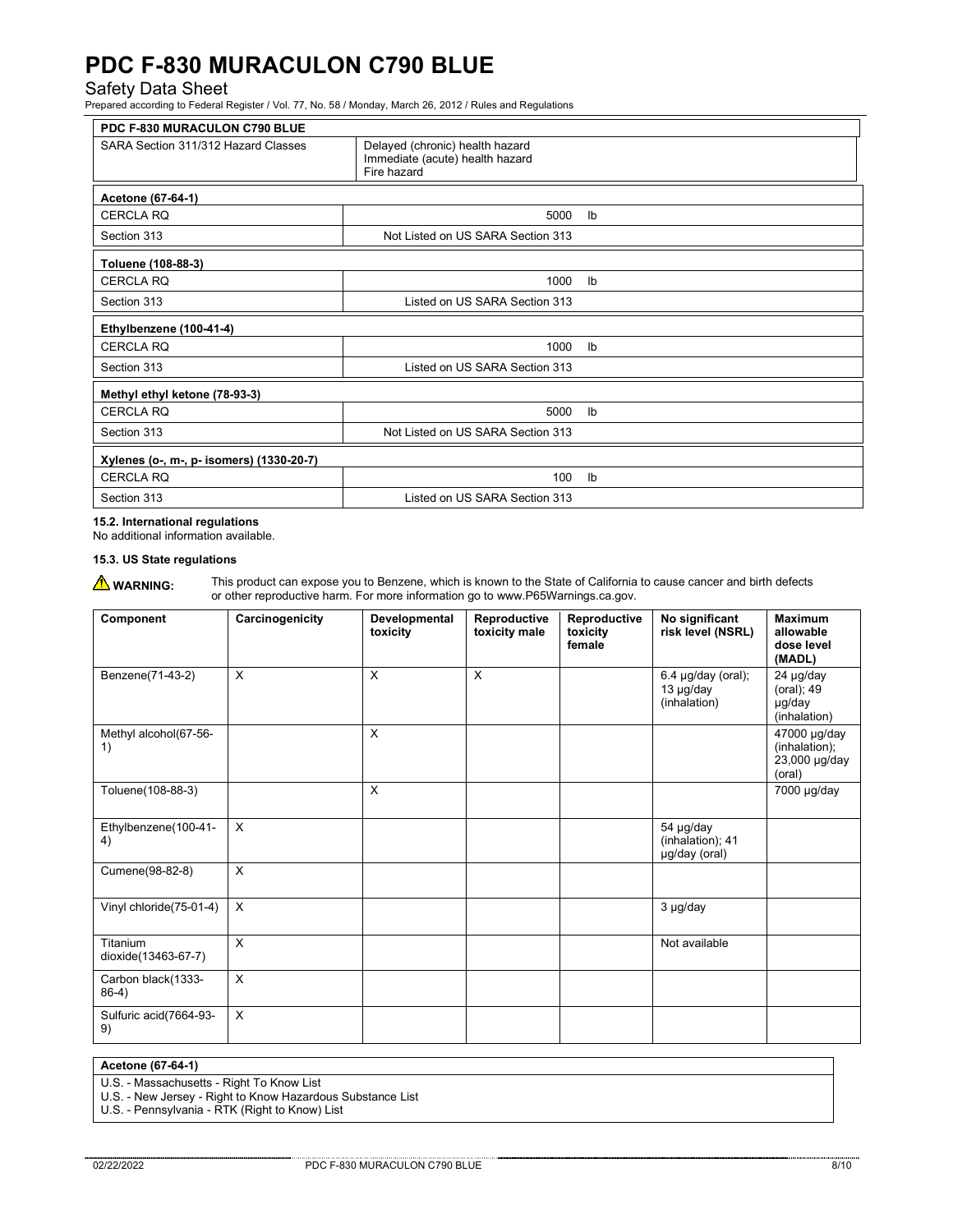Safety Data Sheet Prepared according to Federal Register / Vol. 77, No. 58 / Monday, March 26, 2012 / Rules and Regulations

| Benzene (71-43-2)                                                                                                                                 |
|---------------------------------------------------------------------------------------------------------------------------------------------------|
| U.S. - Massachusetts - Right To Know List                                                                                                         |
| U.S. - New Jersey - Right to Know Hazardous Substance List                                                                                        |
| U.S. - Pennsylvania - RTK (Right to Know) - Special Hazardous Substances<br>U.S. - Pennsylvania - RTK (Right to Know) - Environmental Hazard List |
|                                                                                                                                                   |
| Methyl alcohol (67-56-1)                                                                                                                          |
| U.S. - Massachusetts - Right To Know List                                                                                                         |
| U.S. - New Jersey - Right to Know Hazardous Substance List                                                                                        |
| U.S. - Pennsylvania - RTK (Right to Know) - Environmental Hazard List                                                                             |
| Toluene (108-88-3)                                                                                                                                |
| U.S. - Massachusetts - Right To Know List                                                                                                         |
| U.S. - New Jersey - Right to Know Hazardous Substance List                                                                                        |
| U.S. - Pennsylvania - RTK (Right to Know) - Environmental Hazard List<br>U.S. - Pennsylvania - RTK (Right to Know) List                           |
|                                                                                                                                                   |
| Ethylbenzene (100-41-4)                                                                                                                           |
| U.S. - New Jersey - Right to Know Hazardous Substance List                                                                                        |
| U.S. - Massachusetts - Right To Know List<br>U.S. - Pennsylvania - RTK (Right to Know) - Environmental Hazard List                                |
|                                                                                                                                                   |
| Cumene (98-82-8)                                                                                                                                  |
| U.S. - Massachusetts - Right To Know List                                                                                                         |
| U.S. - New Jersey - Right to Know Hazardous Substance List                                                                                        |
| U.S. - Pennsylvania - RTK (Right to Know) - Environmental Hazard List                                                                             |
| Methyl ethyl ketone (78-93-3)                                                                                                                     |
| U.S. - Massachusetts - Right To Know List                                                                                                         |
| U.S. - New Jersey - Right to Know Hazardous Substance List                                                                                        |
| U.S. - Pennsylvania - RTK (Right to Know) List                                                                                                    |
| Xylenes (o-, m-, p- isomers) (1330-20-7)                                                                                                          |
| U.S. - Massachusetts - Right To Know List                                                                                                         |
| U.S. - New Jersey - Right to Know Hazardous Substance List                                                                                        |
| U.S. - Pennsylvania - RTK (Right to Know) - Environmental Hazard List                                                                             |
| Vinyl acetate (108-05-4)                                                                                                                          |
| U.S. - Massachusetts - Right To Know List                                                                                                         |
| U.S. - New Jersey - Right to Know Hazardous Substance List                                                                                        |
| U.S. - Pennsylvania - RTK (Right to Know) - Environmental Hazard List                                                                             |
| Vinyl chloride (75-01-4)                                                                                                                          |
| U.S. - Massachusetts - Right To Know List                                                                                                         |
| U.S. - New Jersey - Right to Know Hazardous Substance List                                                                                        |
| U.S. - Pennsylvania - RTK (Right to Know) - Environmental Hazard List                                                                             |
| Polyvinyl chloride (9002-86-2)                                                                                                                    |
| U.S. - New Jersey - Right to Know Hazardous Substance List                                                                                        |
| Sodium metabisulfite (7681-57-4)                                                                                                                  |
| U.S. - New Jersey - Right to Know Hazardous Substance List                                                                                        |
| U.S. - Pennsylvania - RTK (Right to Know) List                                                                                                    |
| U.S. - Massachusetts - Right To Know List                                                                                                         |
| Silica, amorphous (7631-86-9)                                                                                                                     |
| U.S. - New Jersey - Right to Know Hazardous Substance List                                                                                        |
| U.S. - Massachusetts - Right To Know List                                                                                                         |
| U.S. - Pennsylvania - RTK (Right to Know) List                                                                                                    |
| Titanium dioxide (13463-67-7)                                                                                                                     |
| U.S. - Massachusetts - Right To Know List                                                                                                         |
| U.S. - New Jersey - Right to Know Hazardous Substance List                                                                                        |
| U.S. - Pennsylvania - RTK (Right to Know) List                                                                                                    |
| Carbon black (1333-86-4)                                                                                                                          |
| U.S. - New Jersey - Right to Know Hazardous Substance List                                                                                        |
| U.S. - Pennsylvania - RTK (Right to Know) List                                                                                                    |
| U.S. - Massachusetts - Right To Know List                                                                                                         |
| U.S. - Pennsylvania - RTK (Right to Know) - Special Hazardous Substances                                                                          |
|                                                                                                                                                   |